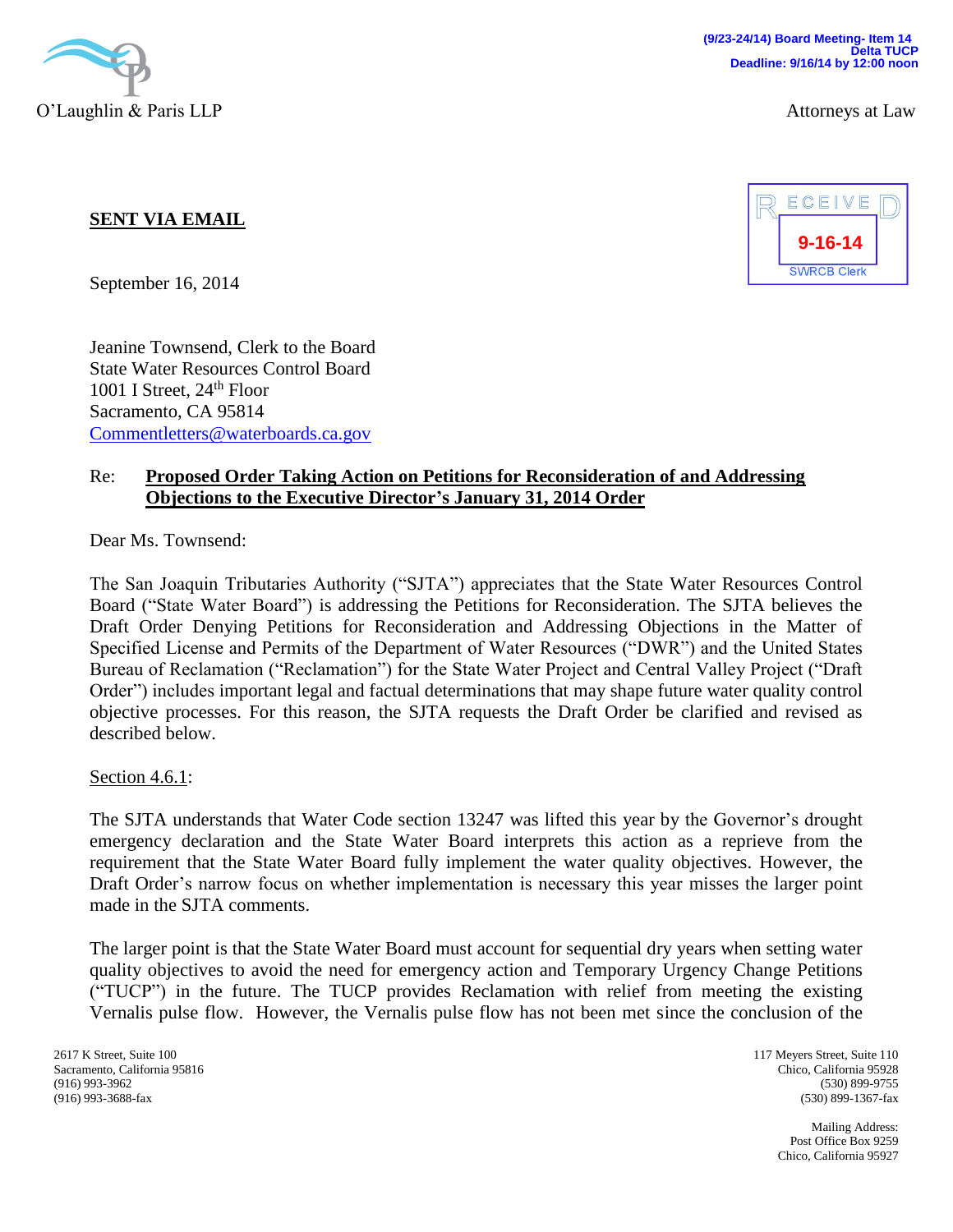Clerk of the Board State Water Resources Control Board September 16, 2014 Page 2

Vernalis Adaptive Management Program; the failure to comply has not been limited to just this year. The State Water Board must set water quality objectives that are achievable in all years, which means it must consider relief from stringent objectives in sequential dry years.

Further, the State Water Board must consider climate change and its impact on the varied and extreme hydrology of California when setting water quality objectives. This year would be categorized as "critical" in D-1641. However, the category of critical is broad and is not adequate to address years, like this one: a critical year that has followed a sequence of several dry years. As the State Water Board undertakes its review of water quality objectives in the Bay-Delta Plan, the SJTA requests the State Water Board perform the required evaluation and balancing of beneficial uses to set achievable flows in sequential dry year periods. This planning will benefit all parties and limit the need for emergency actions that make last-minute changes to water quality objectives in place to protect beneficial uses of water.

## Section 2.6:

The SJTA requests the State Water Board clarify the language in the first paragraph on page 11. The finding in the first sentence of that paragraph concludes the TUCP causes no injury to other lawful users of water. The finding is vague and ambiguous for several reasons.

First, it appears the finding is based on an assumption that all water claims made in Statements of Diversion and Use from 2010 amount to valid water rights. This assumption is not supported; a claim to hold a water right does not make the claimant a legal user of water. The State Water Board has previously recognized the limitations of using Statements of Diversion and Use and should not continue to rely on claims instead of validated rights. ("A Statement is not a confirmed water right; it is simply a statement made by the person or organization who diverted and used the water. Division of Water Rights staff do not analyze the contents of a Statement or research the legal water rights' status of the diverter at the time of receipt. Staff determines if all the information has been filled out and the Statement is accepted as complete or returned as incomplete." Water rights, Statement of Water Diversion and Use Program.)

Second, the Draft Order's position on the protection of stored water released to meet water quality objectives is not clear. On page 11, the Draft Order correctly states that water released from storage for re-diversion is protected and cannot be diverted by downstream water users. However, the Draft Order continues on to conclude the TUCP will not injure legal users of water because "DWR and Reclamation would continue to meet modified flow requirements, and adequate flows were expected to remain in the system." (Draft Order, at 11.)

The sentence implies that stored water released to meet a water quality objective is "abandoned" or otherwise available for appropriation. The general premise that water released or bypassed to meet water quality objectives is abandoned is not correct or consistent with the law. This is a very important legal issue and it reveals the tension between water rights and water quality.

If the purpose of a water quality objective is to protect a consumptive use of water, the water released or bypassed should be protected until such consumptive use is satisfied. However, to the extent that a water quality objective protects a non-consumptive use of water, the release or bypass of water to meet